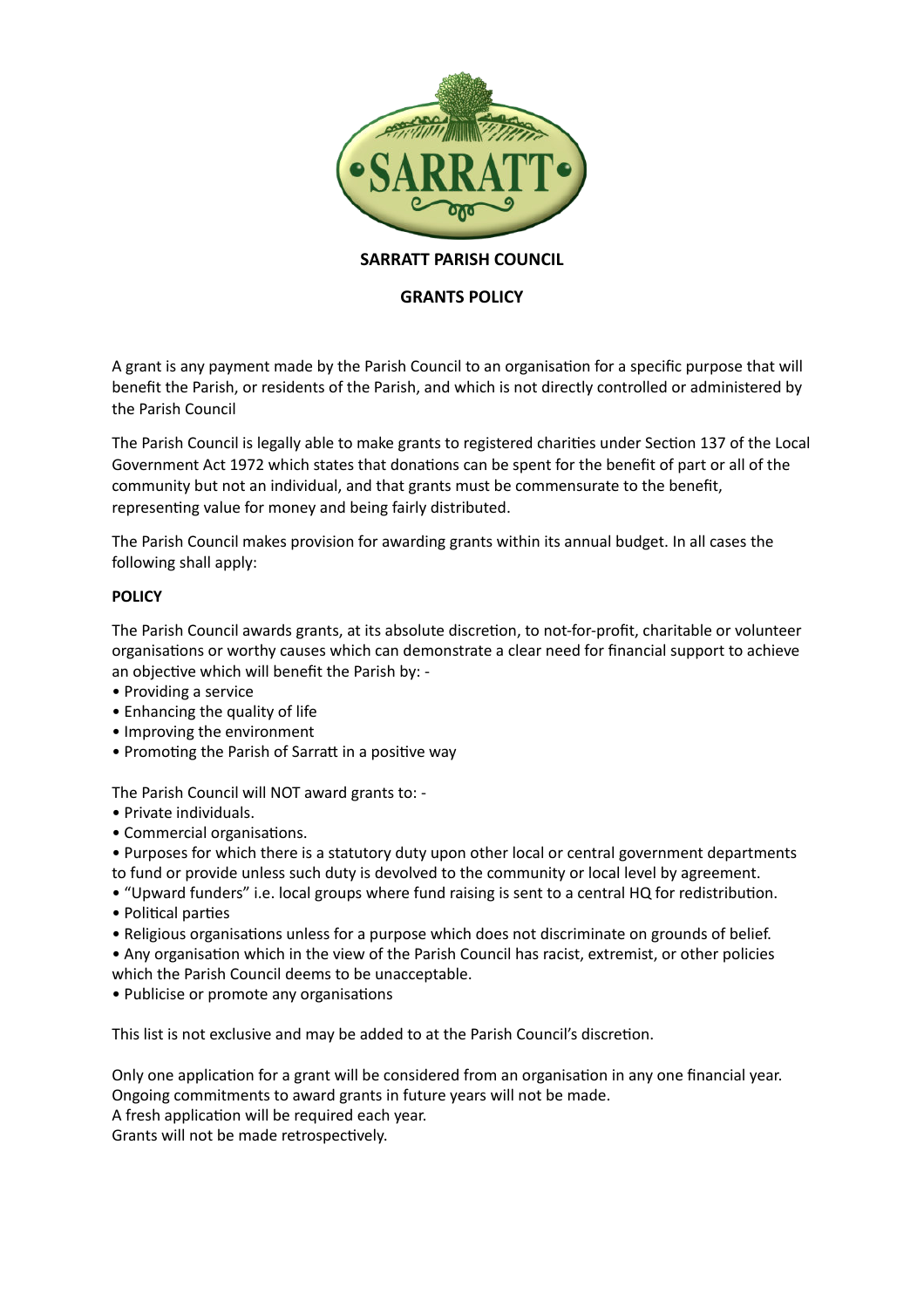### **GRANT APPLICATION PROCEDURE**

The Clerk to the Council will receive all applications in the first instance and will then collate all the necessary information from the applicant ready for presentation and discussion at the appropriate Council meeting.

Organisations requesting financial assistance are required to submit an application addressed to the Clerk to the Council, Sarratt Parish Council Office by 30th October, at the latest, in the year preceding their funding requirement and the grants and amounts approved will be paid out at the start of the following financial year in April.

A grant application form is available from the Parish Council Office or by downloading from the SPC website. In completing this form the applicant will need to include the following:

- Details about the organisation applying for the grant, including its aims and objectives; approach to sustainability and the environment; its charitable status
- Full details of the project/activity, who the project/activity will benefit and how many of them are Sarratt residents
- For new initiatives, a detailed business or project plan
- The extent to which volunteers are involved in the organisation/project/activity
- How much funding is being requested and evidence that the organisation has sought funding elsewhere
- A copy of their last year end accounts and demonstration of their stewardship over funds granted in the previous year and their clear need for funding
- Details of any restrictions placed on who can use/access their services
- Bank details should the application be successful
- Any other relevant, supporting information required for the application

Where additional information is required to consider the grant application, applicants may be invited to meet with the Council to further discuss the application, prior to the grant being determined by Full Council.

# **ASSESSMENT PROCEDURE**

- 1. Each year, when the budget is set, an amount will be allocated from which grants will be awarded during the following financial year. This amount will principally be for grant requests that have already been received by the Parish Council in accordance with the application procedure, and which it envisages may be granted. Any amount set aside within the budget in respect of applications received by the due date does not guarantee an award. A decision upon an award will remain for approval by the full Parish Council at the appropriate meeting.
- 2. An additional amount may be reserved in the budget from which other grant requests (those received after 30th October) may be made. A maximum award of £200 only for such unplanned applications will be considered.
- 3. Once the grants budget is exhausted, the Parish Council will only consider emergency requests for assistance.
- 4. Each application will be assessed on its own merits. However, to ensure as fair a distribution as possible of available funds, the Parish Council will consider the amount and frequency of any previous awards. Due account may also be taken of the extent to which funding has been sought or secured from other sources or fund-raising activities.
- 5. The Parish Council may make the award of any grant subject to such additional conditions and requirements as it considers appropriate. The Parish Council reserves the right to refuse any grant application which it considers to be inappropriate, or against the objectives of the Council.